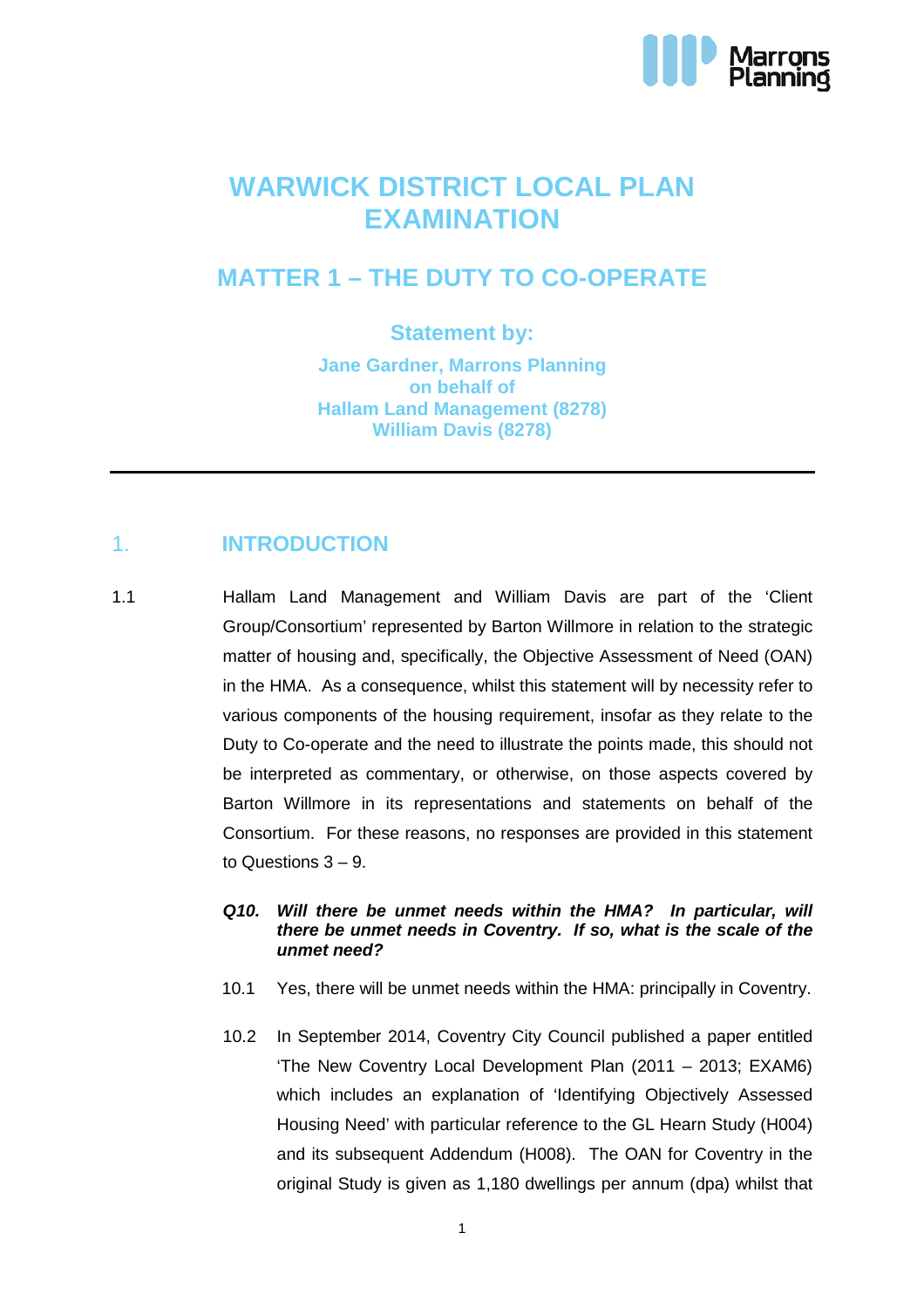

in the Addendum, which is based on the latest ONS data, is 1,811; an increase of 631 dpa.

- 10.3 The report (EXAM6) continues by considering 'The Supply of Housing Land' and in so doing states that on the basis of the Addendum's analysis "at this stage a shortfall of up to 13,720 homes could be realised if it were applied solely to Coventry", although in the context of Coventry and Warwickshire as a whole, "only 4,000 of these homes are not already being planned for through respective Local Plan processes".
- 10.4 It is understood that this calculation is the basis of the annual shortfall of 234 dwellings identified across the HMA in the report to the Economic Prosperity Board (EPB) on 21 November 2014. (LP20).
- 10.5 Coventry City Council is still at a fairly early stage in the preparation of its Local Development Plan and, as part of the consultation undertaken on the document published in September 2014, has sought the views of interested parties on the 'Options for Meeting Housing Need'. Three scenarios were presented; namely:
	- 1. Protect the Green Belt, which it is stated would deliver up to 16,500 dwellings with the remaining housing need redistributed to Warwickshire outside of the Coventry Green Belt.
	- 2. Building within the boundary, which would enable all of the City's needs to be met whatever the amount and the current designation of the land.
	- 3. Sustainable growth which it is stated would enable Coventry to accommodate as much growth as possible within its own boundary "including on its least sensitive and 'valuable' greenfield and Green Belt land and then working with Warwickshire authorities to accommodate the remaining need in the most appropriate and sustainable way".
- 10.6 It is therefore apparent that unless extensive areas of land within Coventry's administrative area are removed from the Green Belt (an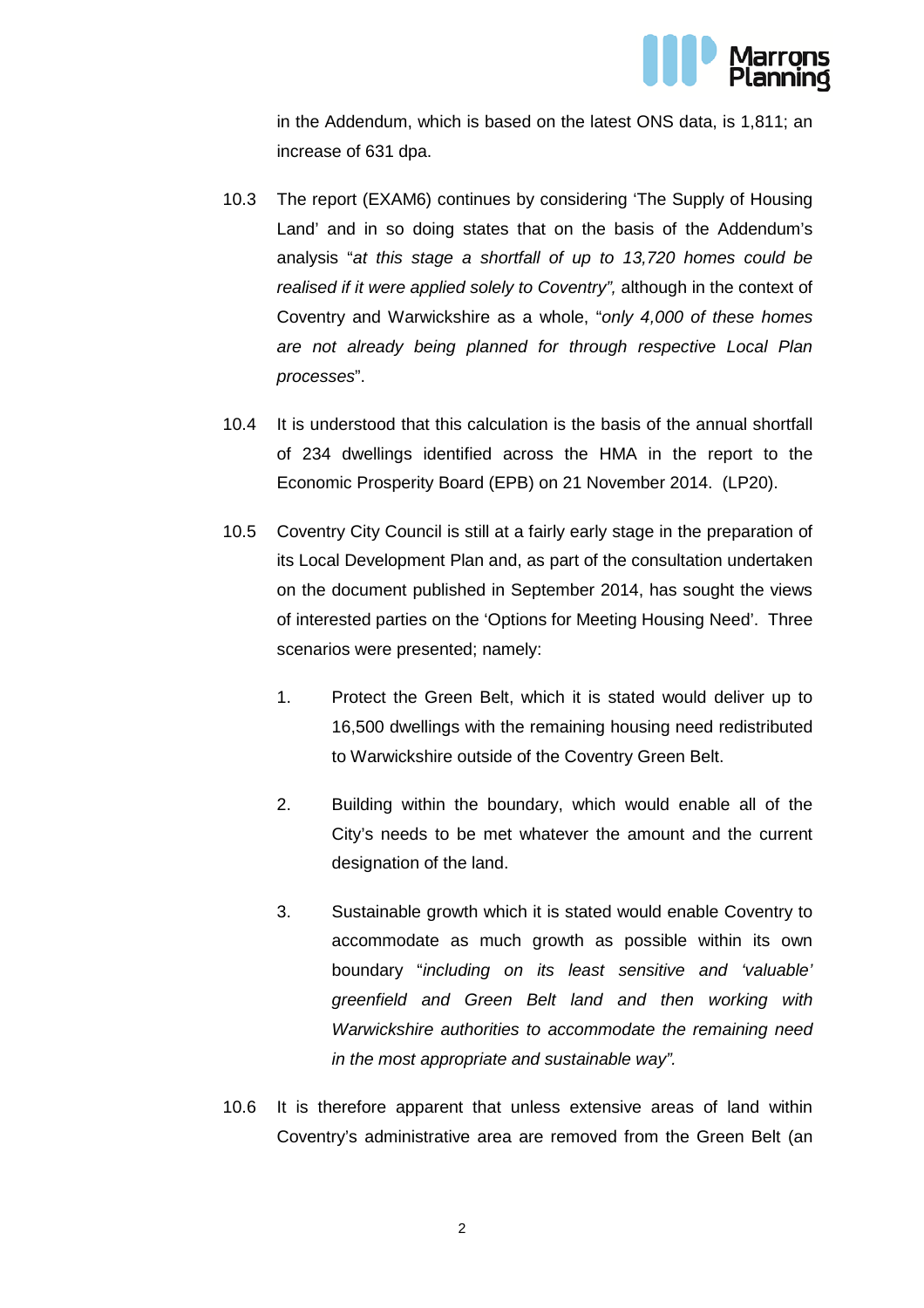

unlikely proposition) the unmet need or shortfall could, on the basis of the GL Hearn Assessment, be in the order of 14,000 dwellings.

#### **Q11. What are the issues as far as Warwick District is concerned in addressing unmet needs from other authorities in Coventry?**

- 11.1 The issue for Warwick District is the need to co-operate and agree the amount of the unmet need for housing arising in Coventry and elsewhere; and then the locations for these new dwellings.
- 11.2 In so doing, it must be recognised that Warwick District has significant sustainable development opportunities which could make a major contribution to meeting the unmet needs of the HMA.

#### **Q.12 What is the situation regarding housing needs beyond the HMA, i.e. Greater Birmingham affecting the HMA? What form has cooperation with other relevant authorities taken? What has been the outcome?**

- 12.1 In the Council's response to the Inspector's request for clarification (Exam 2A dated 27 February 2015) it is stated in paragraph 10 that, whilst the Coventry and Warwickshire HMS authorities "are fully aware that it may be necessary to meet some of the housing requirements of the Greater Birmingham area, this remains very uncertain". The Council then seeks to rely on the review mechanism set out in Policy D20 of the draft Local Plan (LP23a) and referred to in Table 2.11 of LP20.
- 12.2 The uncertainty referred to by the Council arises, in part, as having held a number of hearing sessions, the Inspector conducting the Examination into the Birmingham Development Plan 2031 has so far only been able to provide his interim findings (EXAM7). A number of these interim findings are pertinent to the consideration of the approach being pursued through the Warwick District Local Plan, including:
	- The HMA wide, Greater Birmingham Housing Needs Study is being undertaken in three stages; Stage 3 will identify the housing needs arising in Birmingham that cannot be met within the City; and has only recently been commenced (paragraph 4 and paragraph 9 of Exam 2A refer).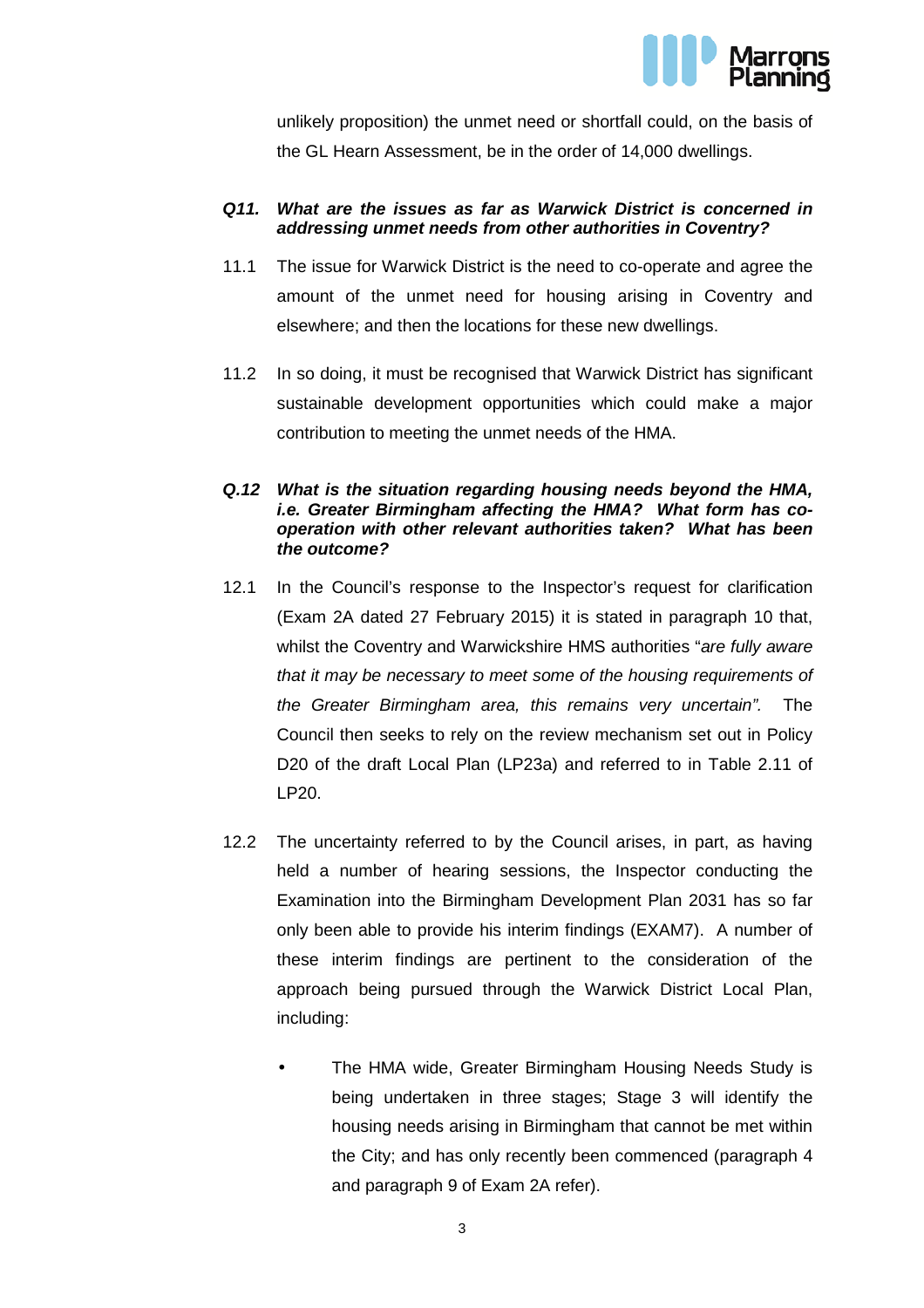

- Further work needs to be done in order to arrive at an OAN for the HMA and Birmingham, which is consistent with the guidance in the NPPF and the PPG (paragraph 6).
- North Warwickshire is within the Greater Birmingham HMA but outside the Study Area (paragraph 8).
- Stratford-on-Avon lies at the crossroads of several different HMAs (paragraph 8).
- As part of its Duty to Co-operate obligations, Birmingham City Council wrote to various authorities, including Coventry City Council and North Warwickshire, "making it clear that it was likely that Birmingham would need to look to adjoining areas to accommodate some of the City's housing requirement" (paragraph 64). Stratford-on-Avon was also included in subsequent discussions. (It is interesting to note that notwithstanding Coventry's inability to accommodate all of its OAN, Birmingham City Council has identified Coventry as a potential recipient of some of its unmet need which, in the circumstances, will inevitably increase the amount of housing which will need to be accommodated between the five Warwickshire authorities).
- 12.3 Although the Inspector found that Birmingham City Council had complied with its Duty to Co-operate, he acknowledged that this did not alter the general position that "there will be a substantial shortfall of housing provision in the City to meet the City's needs, and that the shortfall will need to be met by other LPAs in the HMA" (paragraph 71 refers). As a consequence, the Birmingham Inspector concluded that "The most important outcome that needs to be achieved through the Duty to Co-operate is a mechanism for that housing shortfall to be met through the provision of sites elsewhere in the Greater Birmingham HMA".
- 12.4 In order to achieve an effective mechanism for ensuring that Birmingham's housing needs are met in full, the Inspector has indicated that the shortfall will need to be identified and included within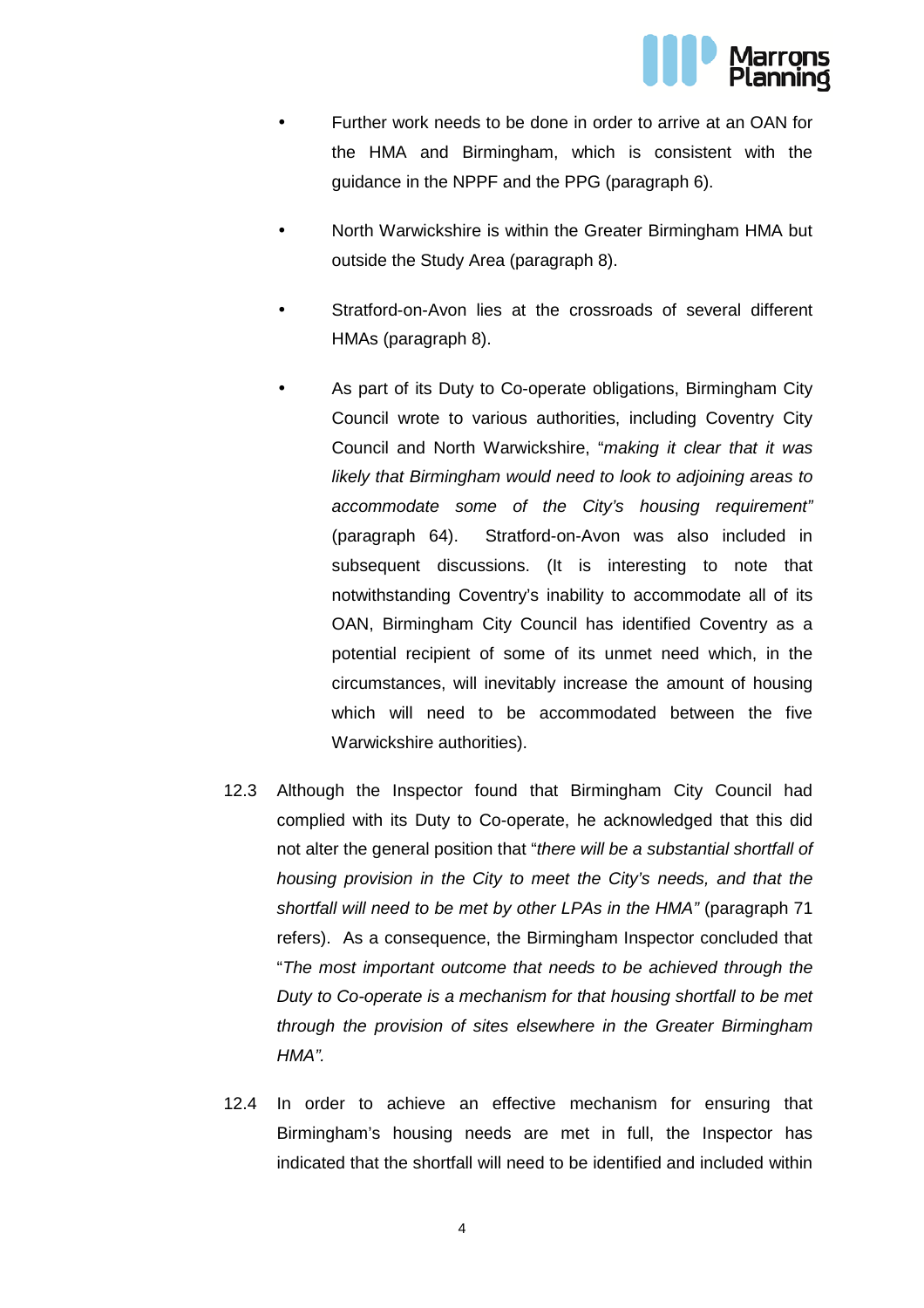

a policy in the Plan, making it clear that sites to meet the shortfall are to be provided within the HMA but outside the City's boundaries.

#### **Q13. Has the issue of unmet need within the HMA or beyond been addressed and resolved?**

- 13.1 No; neither within the HMA nor beyond it as a consequence of which there is an on-going issue of unmet needs both arising now within the HMA and beyond, namely from the Greater Birmingham HMA.
- 13.2 It is acknowledged that a number of authorities both within the Greater Birmingham HMA and the Coventry and Warwickshire HMA have proposed a review mechanism similar to that proposed by Warwick District in Policy DS20. This approach was considered by the Inspector who held the Examination Hearings into the Stratford-on-Avon Core Strategy (EXAM8), as detailed in the response to Q14 below.

#### **Q14. How does the Local Plan deal with this issue? Is this an appropriate approach?**

- 14.1 Policy DS20 allows for the review of the Plan, "if housing needs evidence (arising outside the District or as a result of changing conditions within the District) demonstrates that significant housing needs should be met within the District and cannot be adequately addressed without a review". The evidence already exists that there are unmet needs which will have to be met by one or more of the five Warwickshire authorities (on the basis that the unmet needs appear to arise in Coventry and it is therefore unlikely to be able to assist in meeting the shortfall). It is therefore inappropriate to defer a decision on this important issue, as to do so will render the Plan unsound.
- 14.2 Stratford-on-Avon District Council initially proposed a similar policy as part of its Core Strategy, which is currently being examined; the hearings having been held in January 2015. Although the Stratford Inspector considered that the "review mechanism represents an effective policy" should the housing shortfall in Coventry and Birmingham lead to an increase in housing provision within the District (paragraphs 60 and 66 of EXAM8 refer), the Council had put forward a reserve site policy in order to address the concerns expressed at the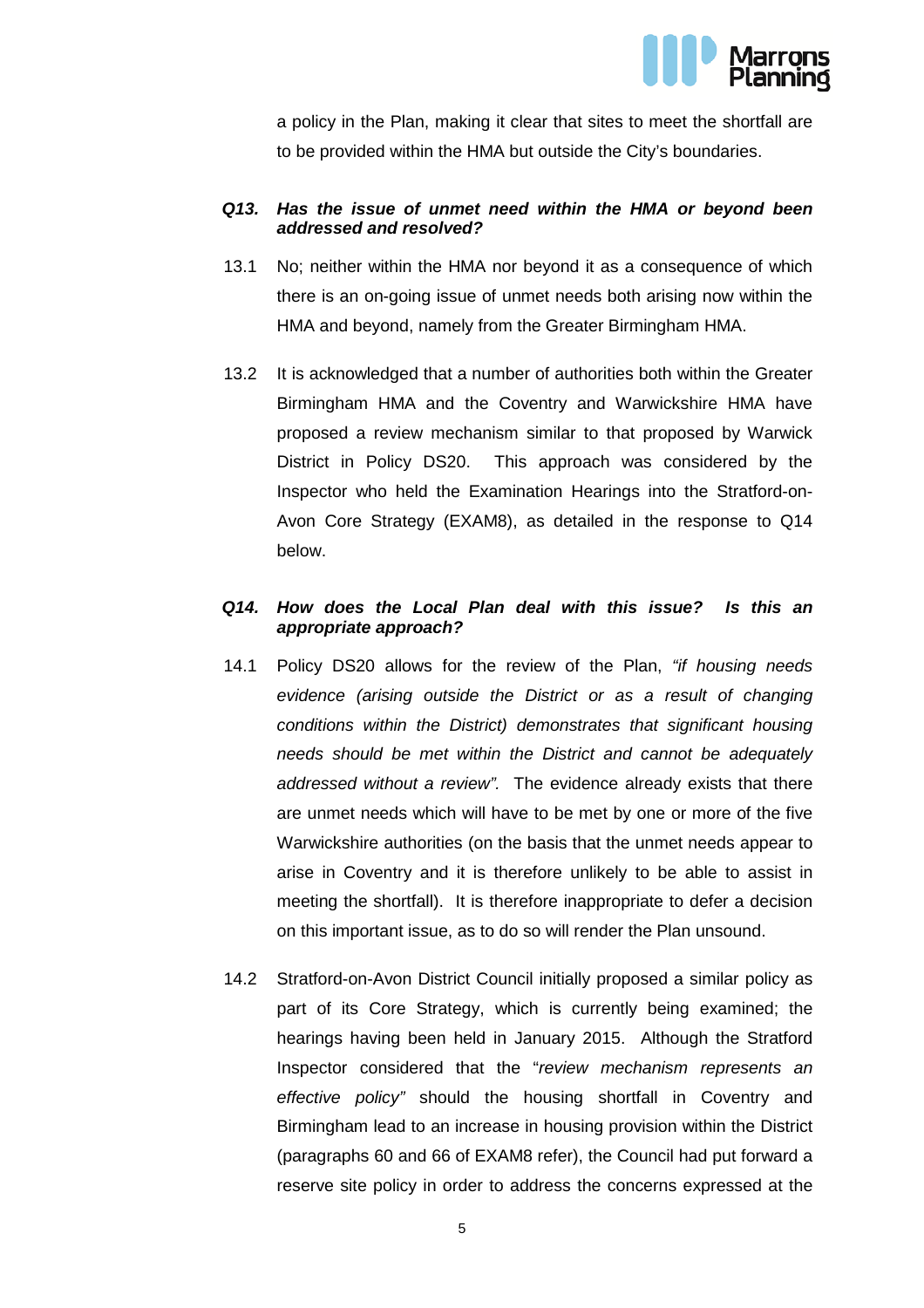

Hearing that "a review would not be capable of meeting the need at the point at which it was identified"; a policy approach, which the Inspector accepted, (at paragraph 67) would enable the Council to meet that need much earlier than a review. The Inspector continued by stating that:

> "It would appear to be counter productive to proceed to adopt this CS only to have to move straight on to a review once the BDP has been adopted. A reserve sites policy would better reflect paragraph 14 of the Framework, which says a plan should meet OAN with sufficient flexibility to adapt to rapid change."

- 14.4 The review process will only succeed if all the local planning authorities agree to and plan for their share of the unmet housing need. Any disagreement will result in delays in the process and consequently delays in meeting the HMA's full OAN, thereby preventing the significant boost in housing supply which national planning policy expects.
- 14.5 The need exists now and clearly cannot be met in its entirety within Coventry and Birmingham. It should therefore be dealt with as a matter of urgency rather than deferred to a series of development plan reviews. On the basis of recent experience elsewhere in the HMA, it is considered that Warwick District should provide for additional homes by way of reserve sites, which can be brought forward without the delays associated with the review of the development plan, thereby ensuring that the housing requirement is met in full over the plan period.

#### Q15. **What are the implications for compliance with the Duty to Cooperate of not addressing this issue at this stage?**

15.1 If the approach advocated in response to Q14 above is not pursued, the Plan will not be legally compliant as the Duty to Co-operate will not have been met in full. In so saving, it is acknowledged that the six authorities within the HMA have co-operated to an extent but only insofar as they have jointly commissioned a SHMA and a subsequent Addendum and then provided for the originally identified OAN for the five shire districts. This co-operation has not extended to the